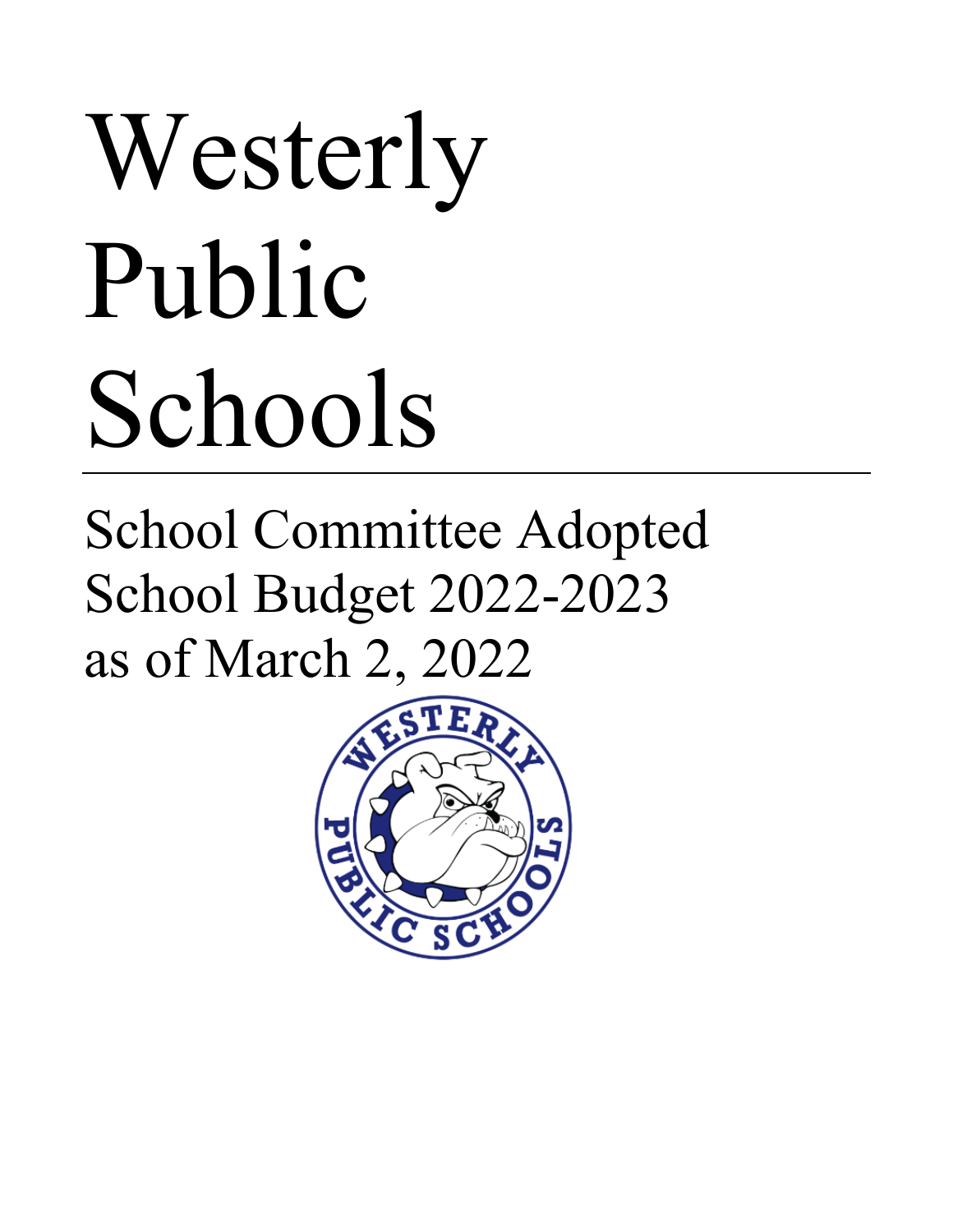#### **Table of Contents**

| <b>Section</b> | Page |
|----------------|------|
|                |      |
|                |      |
|                |      |
|                |      |
|                |      |
|                |      |
|                |      |
|                |      |
|                |      |
|                |      |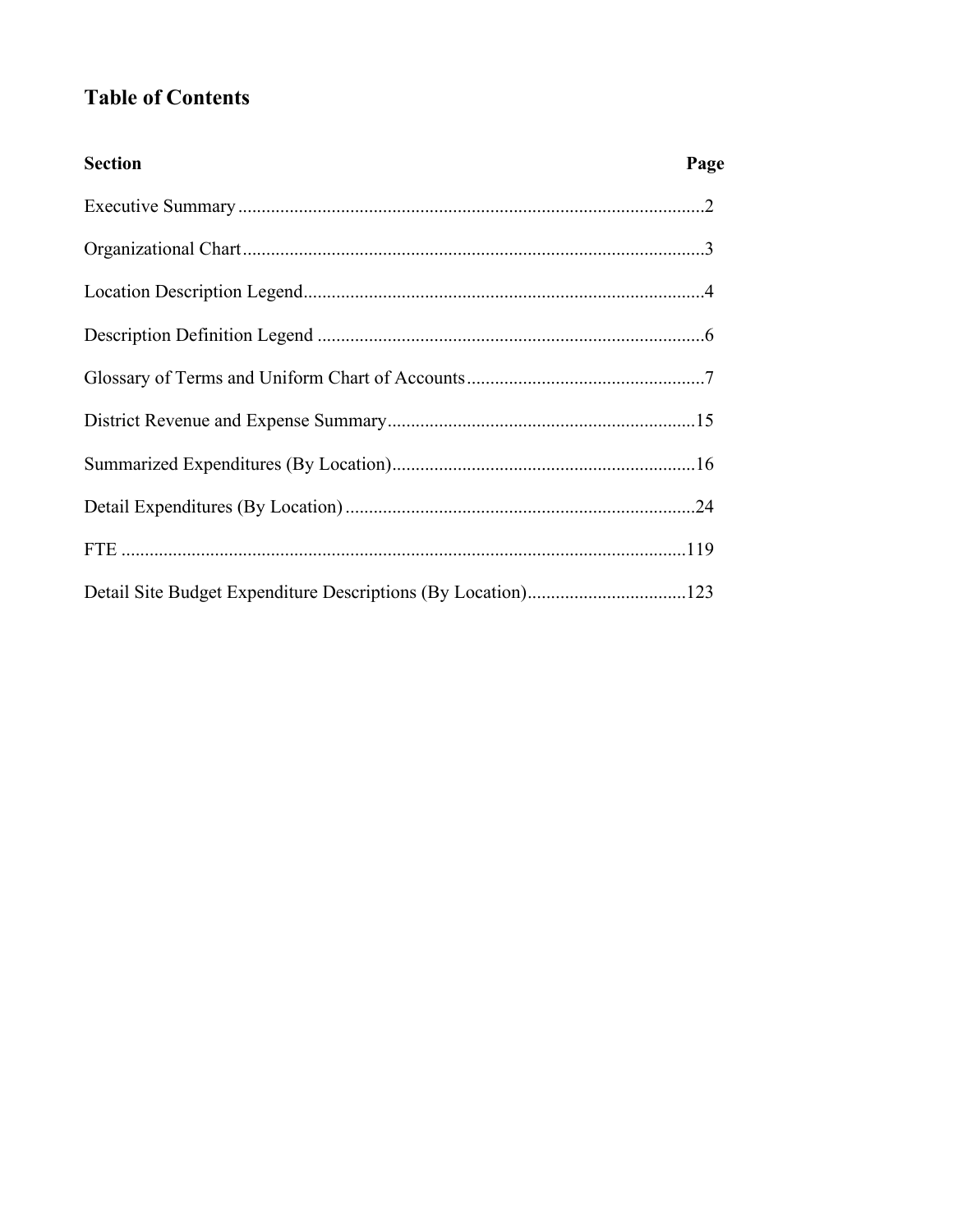#### **Executive Summary**

The 2022-2023 Westerly Public School proposed budget reflects a 1.52% increase from the current year.

#### **Revenues**

- 1. Local Appropriation The Local Appropriation amount has a proposed increase of \$966,211. This is a proposed increase of 1.97% from the current year.
- 2. Tuition Preschool This revenue category has been level funded.
- 3. Tuition from Other Districts This revenue category has been level funded.
- 4. Transportation Revenue Revenue for transportation services for out of state students has been level funded.
- 5. Rental Income Income for community rental of space has been level funded.
- 6. Miscellaneous Revenue from miscellaneous receipts has been level funded.
- 7. Unrestricted Grant in Aid This revenue category is based on the recommended state formula aid. English learner categorical aid is shown in another fund. Decrease of \$(80,683).
- 8. Medicaid Reimbursement Revenue for special education services and administration has been level funded.

#### **Expenditures**

- 1. Salary Accounts The budget for Salaries and Other Compensation increased by \$532,678 due to estimated contractual and non-contractual increases. Also, the proposed decrease in full-time equivalent employees is (1.89) FTE.
- 2. Employee Benefits The cost of employee benefits increased by \$383,668. Notable budget changes in this expenditure category are within the following benefit categories:
	- Pension Increase of  $$116,593$
	- Health Insurance/Buyback Increase of \$239,955
- 3. Purchased Services Purchased Services were decreased by \$(279,707). Notable budget changes in this expenditure category are within the following areas:
	- Career and Technical Tuition Decrease of  $\{(167,848)$
	- Charter School Tuition Decrease of  $$(100,715)$
- 4. Supplies and Materials The budget for this category was increased by \$99,092 for instructional and other supplies.
- 5. Equipment The budget was increased in this expenditure category by \$151,860 due to an increase in the budget for hardware, including chrome books.
- 6. Miscellaneous The budget for this category was decreased by \$2,063 for dues and fees.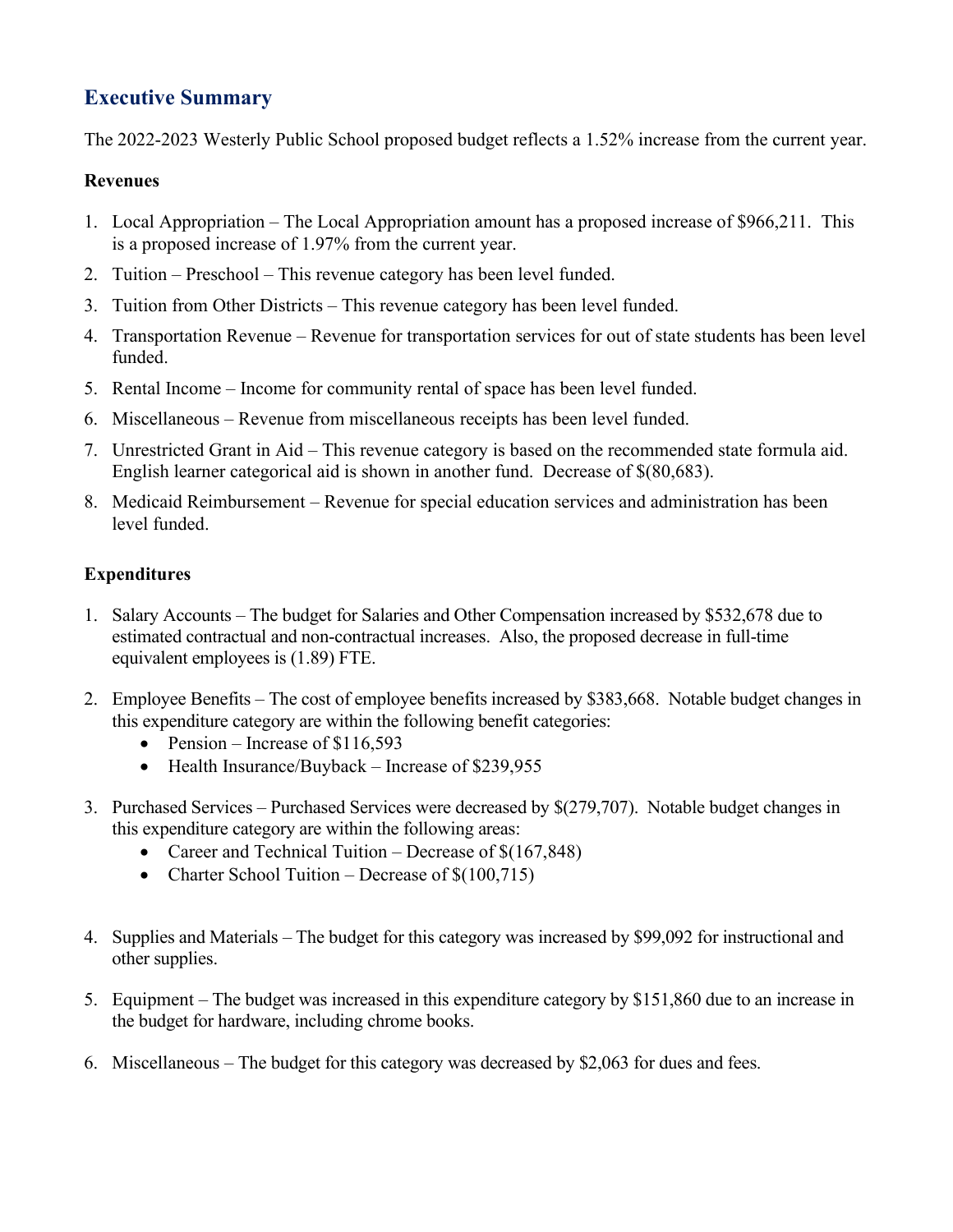

# Westerly Public Schools Organizational Chart March 2022



#### **School Committee**

Diane Chiaradio Bowdy, Chair Robert Cillino, Vice Chair Marianne Nardone, Clerk Christine Cooke Rebecca Fowler Giuseppe Gencarelli Michael Ober

#### **Solicitors**

William Nardone, Esq. Jon Lallo, Esq.

#### **Superintendent** Mark C. Garceau, Ed.D.

**Assistant Superintendent** Alicia Storey

**Director of Pupil Personnel** Mary-Ellen Rossi

**Director of Finance & Operations** Cindy Kirchhoff

**Director of Technology** Michael Sujka

**Director of Buildings & Maintenance** John Pagano

**Director of Transportation** Susan Guarino

**Human Resources Coordinator** Marisa Iannella-Rodriguez

**High School Principal** Michael Hobin

**Middle School Principal** Paula Fusco

**Elementary School Principals** Steven Morrone, Dunn's Corners Susan Martin, Springbrook Audrey Faubert, State Street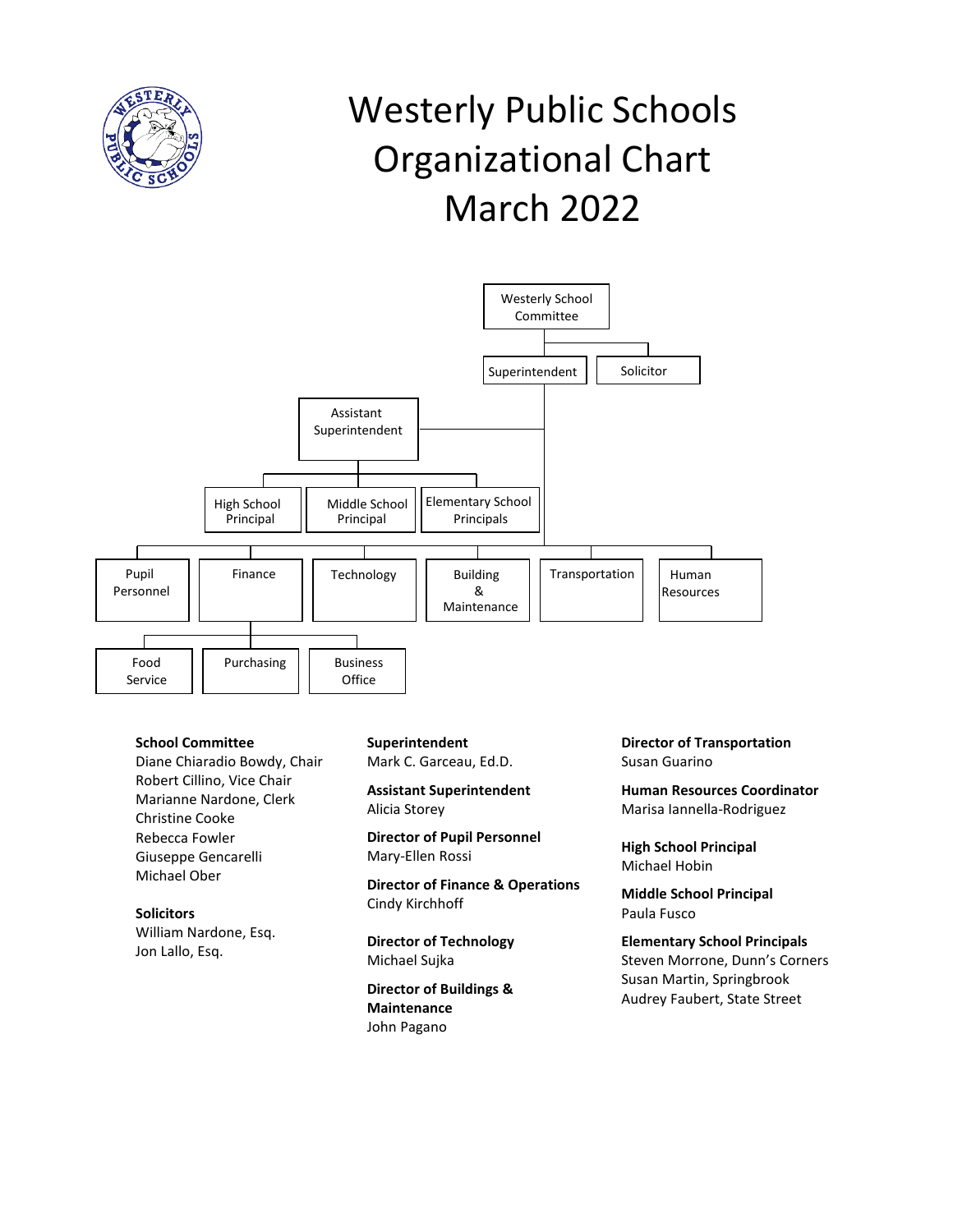#### **Location Description Legend**

#### **Other Benefits/Central Office (00000)**

This location is used to budget both miscellaneous expenditures and districtwide employee benefits.

#### **Superintendent's Office (01100)**

This location is used to budget expenditures related to the superintendent's office.

#### **School Committee (01101)**

This location is used to budget expenditures related to the school committee.

#### **Assistant Superintendent (01102)**

This location is used to budget expenditures related to the assistant superintendent.

#### **Legal Service (01109)**

This location is used to general budget legal services expenditures.

#### **Staff Development (01200)**

This location is used to budget expenditures related to district professional development and training.

#### **Program & Curriculum Development (01300)**

This location is used to budget program and curriculum development expenditures. The Assistant Superintendent oversees curriculum.

#### **Student Support Services (01400)**

This location is used to budget expenditures of the Truancy Officer.

#### **Special Education Administration (01405)**

This location is used to budget districtwide special education administrative expenditures.

#### **Health (01601)**

This location is used to budget the clinic assistants.

#### **District (02000)**

This location is used to budget expenditures classified as districtwide safety.

#### **Babcock Hall (02001)**

This location is used to budget maintenance and operation costs of the Babcock Hall building.

#### **Financial/Human Resources/Data Processing (02104/02300/02401)**

This location is used to budget expenditures related to the business office, human resources, payroll and data processing.

#### **Transportation (02600)**

This location is used to budget the administrative expenditures of the bus garage. Direct transportation costs are allocated to individual school locations.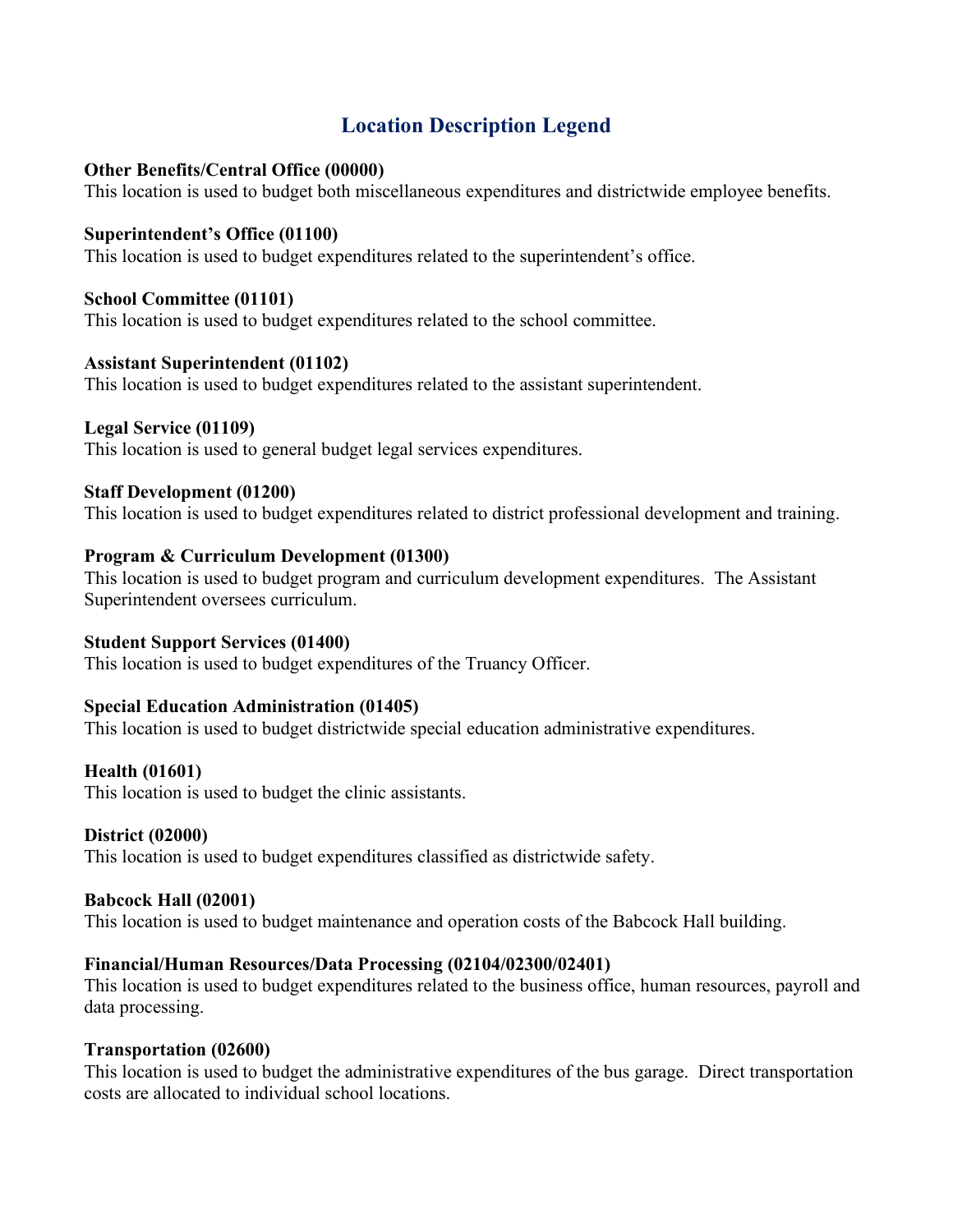#### **Crossing Guard (02601)**

This location is used to budget crossing guards.

#### **Building Operations/Maintenance (02900)**

This location is used to budget expenditures associated with districtwide building operations and maintenance. Direct maintenance expenditures are allocated by location.

#### **Individual School Locations**

#### **(03109-DC/03111-SES/03106-SSS/04103-WMS/05104-WHS/03105, 01800-TSSCC)**

The expenditures budgeted within each school location include such items as personnel, supplies and materials, utilities, student transportation, athletics, and other related services as defined within the statewide Uniform Chart of Accounts.

#### **Out of District/Homebound/Non-Public (03990, 05240-08902, 10520-11803, 15902)**

These locations are used to budget expenditures associate with out-of-district student placements (Special Education and Charter School), homebound students, and non-public school educational services.

#### **Early Childhood – Pre-K (09113)**

This location is used to budget the districtwide Early Childhood Expenditures.

#### **Retiree Benefits (18000)**

This location is used to budget retired employee benefits.

#### **Summer School (24907/25907)**

This location is used to budget the expenditures necessary to operate the districtwide summer school program.

#### **After School Programs for Individual School Locations (33109-DCS/33111-SES/34103-WMS)**

The expenditures budgeted within each school location include after school programs personnel.

#### **To Be Allocated (99999)**

This location includes overtime costs and staffing requests.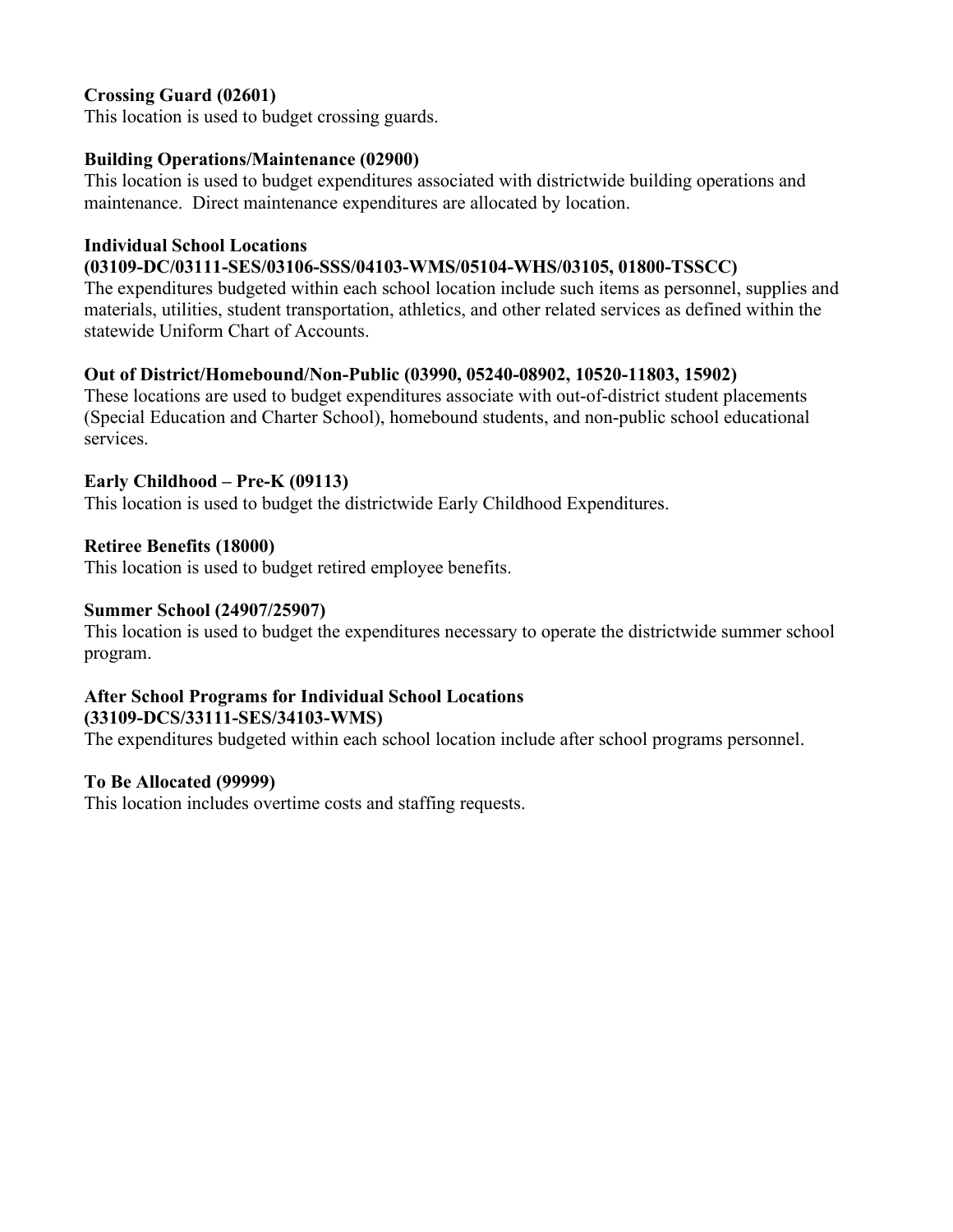### **Description Definition Legend**

| <b>Salaries</b>                 | All gross salaries for services rendered while on the district payroll<br>including substitutes, part-time employees, overtime, and temporary<br>employees.                                                                                                                                                                                                                                                                                                                                                                                                    |
|---------------------------------|----------------------------------------------------------------------------------------------------------------------------------------------------------------------------------------------------------------------------------------------------------------------------------------------------------------------------------------------------------------------------------------------------------------------------------------------------------------------------------------------------------------------------------------------------------------|
| <b>Benefits</b>                 | Amounts paid by the district on behalf of the employee not included in<br>gross salaries but in addition to that amount. Employee benefits include<br>health and dental coverage, group insurance, social security contributions,<br>retirement contributions, unemployment compensation, and workers'<br>compensation.                                                                                                                                                                                                                                        |
| <b>Purchased Services</b>       | Services by which their nature can only be performed by persons or firms<br>with specialized skills or knowledge such as architects, engineers,<br>auditors, dentists, medical doctors, lawyers, consultants, and accountants.<br>This also includes utility services (other than energy services): cleaning<br>services; repair and maintenance services not provided by district<br>personnel; rentals; construction services; insurance coverage other than<br>employee benefits; communications (telephone/postage); advertising;<br>printing and binding. |
| <b>Supplies &amp; Materials</b> | Amounts paid for items that are consumed, worn out or deteriorated<br>through use, or items that lose their identity through incorporation into<br>different units or substances. This includes all supplies plus freight and<br>cartage; energy expenditure's; books and periodicals.                                                                                                                                                                                                                                                                         |
| Equipment                       | Expenditures for acquiring fixed assets such as initial equipment,<br>additional equipment, and replacement of equipment. Equipment includes<br>machinery, vehicles, technology hardware and software, and furniture and<br>fixtures.                                                                                                                                                                                                                                                                                                                          |
| <b>Other</b>                    | Amounts paid for goods and services not classified above including dues<br>and fees, judgments against the district and contingency amounts.                                                                                                                                                                                                                                                                                                                                                                                                                   |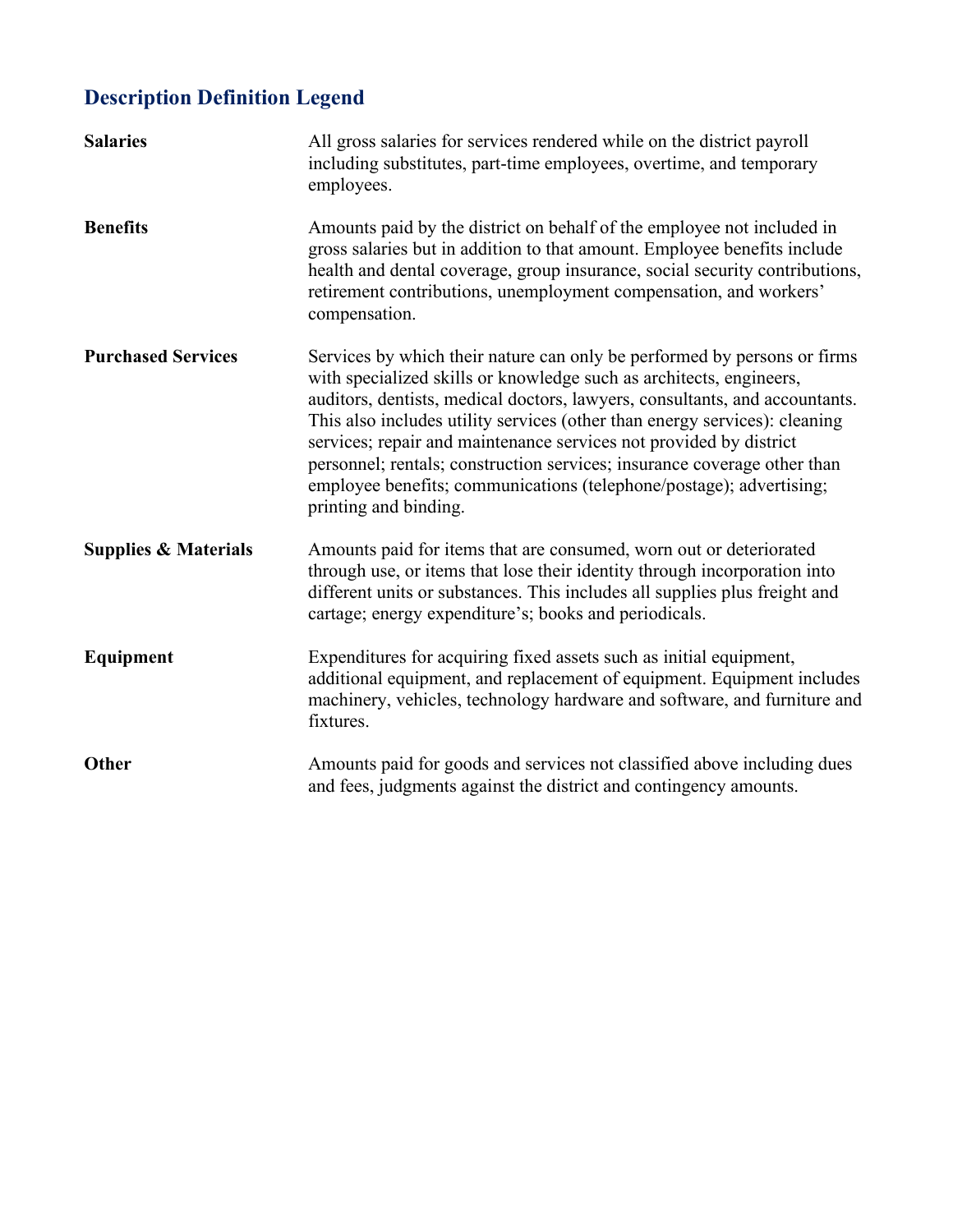## **Westerly Public Schools: Glossary of Terms & Uniform Chart of Accounts**

| <b>Purchased Professional &amp; Tech Services</b> |                                      |                                                                                                                             |
|---------------------------------------------------|--------------------------------------|-----------------------------------------------------------------------------------------------------------------------------|
| 53101                                             | Administrative support               | Administrative support services in support of the various<br>policymaking and managerial activities of the district         |
| 53102                                             | Temporary clerical support           | Temporary clerical support services in support of<br>various policymaking and managerial activities of the<br>district      |
| 53201                                             | Diagnosticians                       | Contracted diagnostic services                                                                                              |
| 53202                                             | Speech therapist                     | Contracted speech therapist services                                                                                        |
| 53203                                             | Occupational therapist               | Contracted occupational therapist services                                                                                  |
| 53204                                             | Therapists                           | Contracted recreational and other therapist services, other<br>than physical therapists (use 53211 for physical therapists) |
| 53205                                             | Psychologists                        | Contracted psychologist services                                                                                            |
| 53206                                             | Audiologist                          | Contracted audiologist services                                                                                             |
| 53207                                             | Interpreters/job coach               | Contracted interpreter services                                                                                             |
| 53208                                             | Orientation and mobility specialists | Contracted special education related, and orientation and<br>mobility specialist                                            |
| 53209                                             | Bus assistants/monitors              | Contracted bus assistants and monitors                                                                                      |
| 53210                                             | Performing arts/music therapy        | Contracted specialists in performing arts                                                                                   |
| 53211                                             | Physical therapist                   | Contracted physical therapists services                                                                                     |
| 53212                                             | Payment for services volunteers      | Payments made to volunteers for specified services not<br>otherwise provided in the 53200 accounts                          |
| 53213                                             | Evaluations-clinical                 | Contracted evaluations services for students and teachers                                                                   |
| 53214                                             | Mentoring                            | Contracted mentoring services for teachers                                                                                  |
| 53215                                             | Ged testing                          | Contracted GED testing services                                                                                             |
| 53216                                             | Tutoring services                    | Contracted tutoring services                                                                                                |
| 53218                                             | Student assistance                   | Contracted student assistance service & scholarships awards<br>paid to students                                             |
| 53220                                             | Other purchased educ Services        | Contracted services not otherwise associated with other<br>account                                                          |
| 53221                                             | Virtual high school                  | Fees paid to third party vendors for "virtual classrooms" that<br>provide instructional programs via the internet           |
| 53301                                             | Prof Dev & training services         | Professional development services supporting the<br>professional development & training of district personnel               |
| 53302                                             | Curriculum development               | Activities designed to aid in developing curriculum,<br>preparing & utilizing special curriculum materials                  |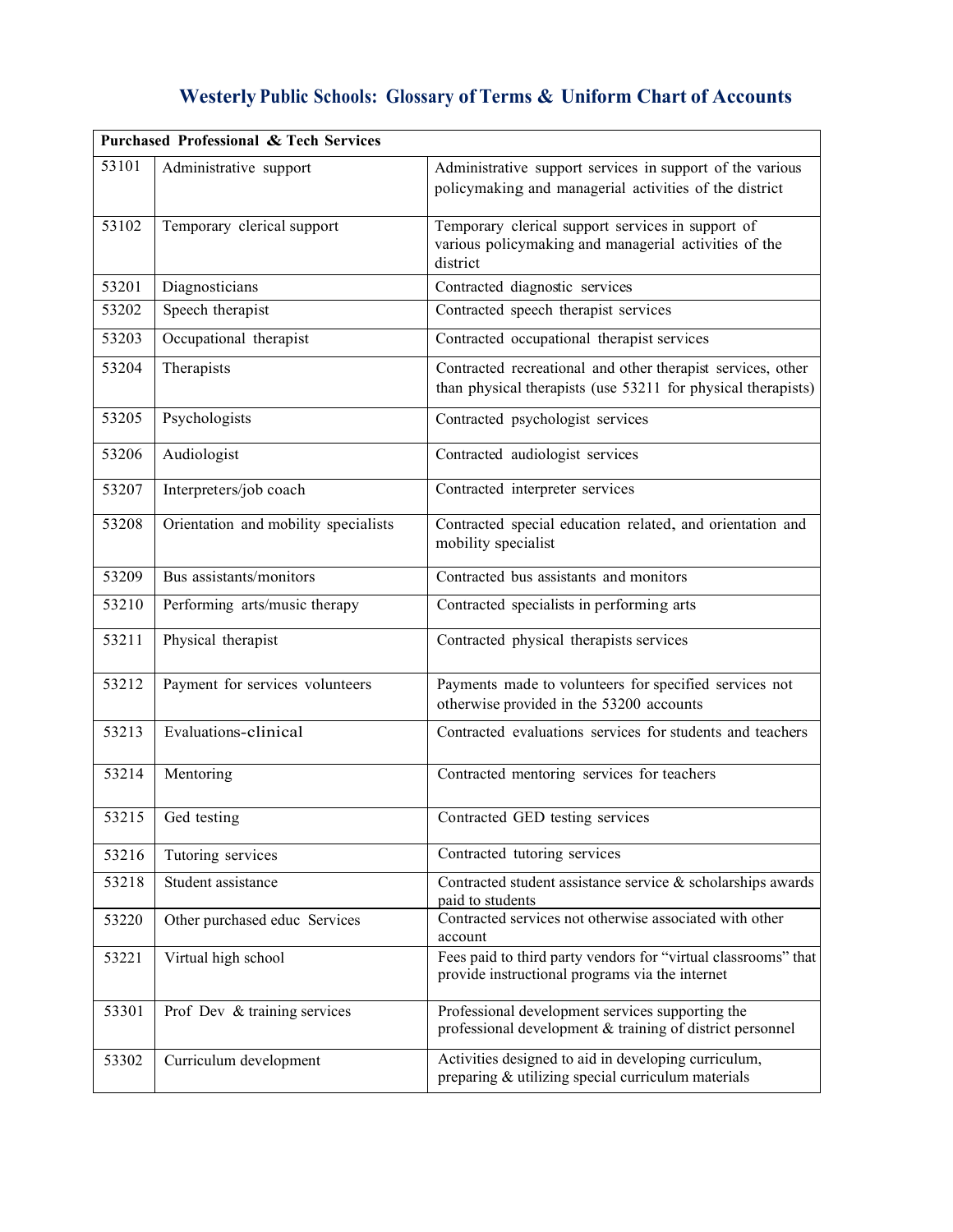| 53303 | Conferences/workshops            | Activities designed to aid and to contribute to the<br>professional competence of employees while attending<br>conferences or workshops Includes costs associated with<br>off-site meetings such as food, audio visual rentals, room<br>rentals, etc. |
|-------|----------------------------------|-------------------------------------------------------------------------------------------------------------------------------------------------------------------------------------------------------------------------------------------------------|
| 53401 | Auditing/actuarial services      | Auditor or public examiner for services rendered in<br>examining and reporting on the financial affairs of a<br>district                                                                                                                              |
| 53402 | Legal services                   | Legal professionals under contract                                                                                                                                                                                                                    |
| 53403 | Athletic trainer health services | Professionals providing health & wellness service<br>to student athletes                                                                                                                                                                              |
| 53404 | Compliance                       | Professionals under contract to determine<br>compliance with regulations, laws, etc.                                                                                                                                                                  |
| 53405 | Private pension advisors         | Professional consulting services provided by third-party<br>companies related specifically to private pension plans<br>maintained by the district on behalf of employees                                                                              |
| 53406 | Other services                   | Professional services such as architectural, engineering,<br>medical, financial advisory, bank service, management<br>consultants, insurance/casualty consultants, educational<br>consultants, and related services                                   |
| 53409 | Negotiations/arbitration         | Legal negotiations and arbitration services rendered<br>to support the operation of the district                                                                                                                                                      |
| 53410 | Police and fire details          | Activities concerned with maintaining order and safety at<br>all times in school buildings, and on school grounds and<br>their vicinity Including police activities for school<br>functions and traffic control                                       |
| 53411 | Physicians                       | Professional medical services that support the operation<br>of the district                                                                                                                                                                           |
| 53412 | Dentist                          | Professional dentistry services that support the<br>operation of the district                                                                                                                                                                         |
| 53414 | Medicaid claims provider         | Administrative services that support the operation of the<br>district's Medicaid claims function (UMASS)                                                                                                                                              |
| 53416 | Officials/referees               | Professional officials and referee services that support the<br>operation of the district                                                                                                                                                             |
| 53417 | Nurses-contracted                | Professional nursing services that support the operation of<br>the district                                                                                                                                                                           |
| 53502 | Other tech Services              | Technical services other than data processing related services<br>Examples: AESOP & School Spring                                                                                                                                                     |
| 53503 | Testing supplies                 | Technical services provided in designing, creating,<br>providing, evaluating or grading tests                                                                                                                                                         |
| 53505 | Postage                          | Shipping charges such as FedEx, DHL, USPS etc.                                                                                                                                                                                                        |
| 53706 | Catering food reimbursement      | Catering fees, charges associated with district activities and<br>reimbursements to employees for food purchased for events                                                                                                                           |
| 54201 | Disposal services                | Contractual disposal services Includes the cost of renting<br>dumpsters, disposal of hazardous chemicals, & disposal of<br>medical waste                                                                                                              |
| 54202 | Snow plowing services            | Contracted snow plowing services                                                                                                                                                                                                                      |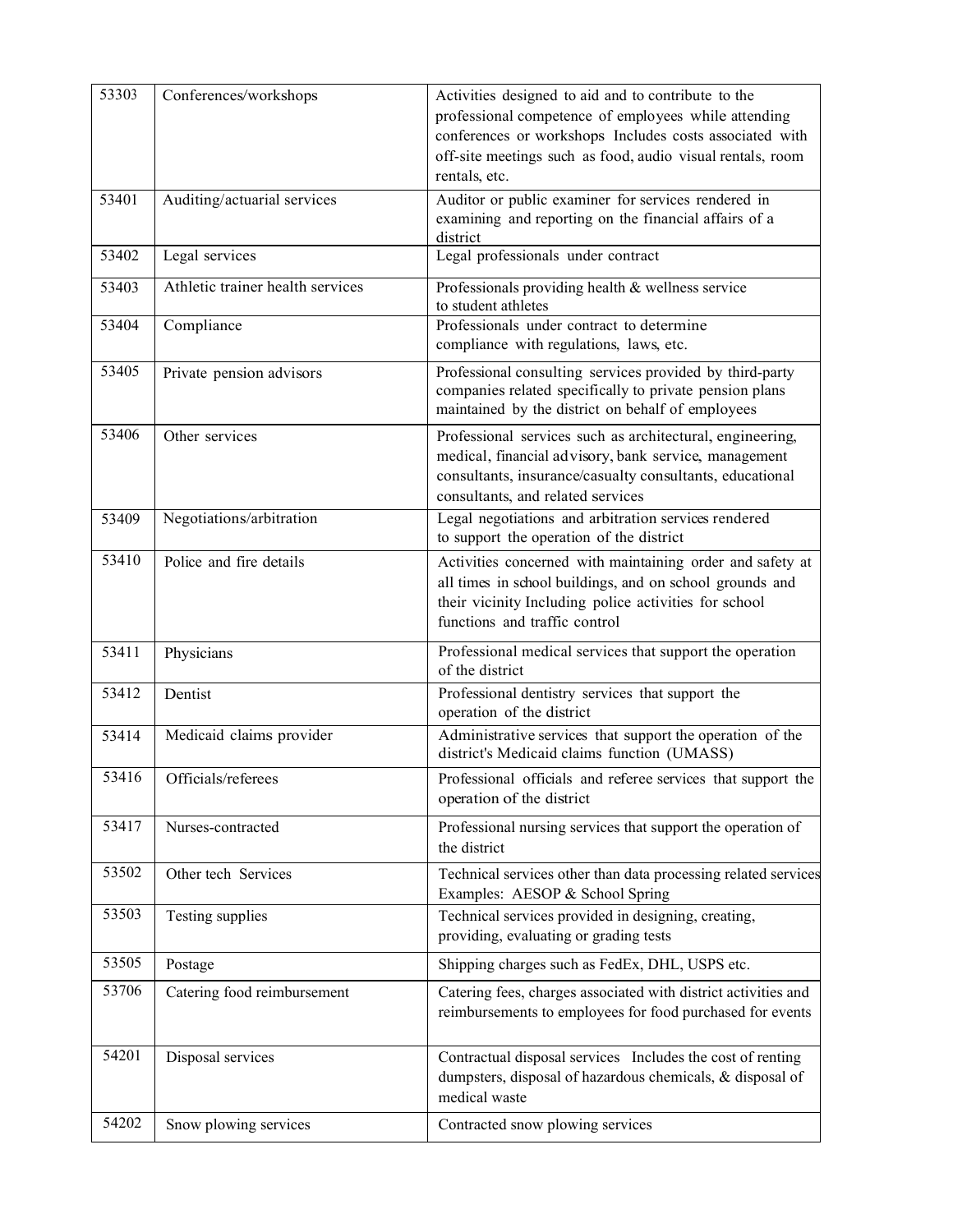| 54203 | Custodial services                                             | Contracted janitorial & custodial services                                                                                                                                                                                                                                                                  |
|-------|----------------------------------------------------------------|-------------------------------------------------------------------------------------------------------------------------------------------------------------------------------------------------------------------------------------------------------------------------------------------------------------|
| 54204 | Grounds keeping services                                       | Contracted services for cleaning, maintaining, & repairing<br>grounds                                                                                                                                                                                                                                       |
| 54205 | Rodent/pest control                                            | Contracted services for rodent & pest control                                                                                                                                                                                                                                                               |
| 54206 | Cleaning services                                              | Contracted services for cleaning                                                                                                                                                                                                                                                                            |
| 54310 | Non-tech Related repairs                                       | Cost for upkeep of buildings & non-technology equipment<br>Includes hiring a carpenter to repair or replace damaged<br>flooring or a roofer to repair a leaky roof                                                                                                                                          |
| 54311 | Maintenance and repairs/ furniture<br>and equipment            | Expenditures for maintenance, repair, recondition, or<br>overhaul of all school owned furniture, fixtures or general<br>equipment and supplies that are provided by third party<br>contractors pursuant to contracted services and service<br>agreements or one-time events with no on-going<br>obligations |
| 54312 | Maintenance and repairs/general                                | Contracted services and service agreements that authorize<br>a third party contractor or vendor to perform<br>maintenance, repair, and custodial services. Also<br>includes rental of equipment used by third party<br>contractors in conjunction with contracted service and<br>service agreements         |
| 54313 | Maintenance and repairs/non-student<br>transportation vehicles | Expenditures for repairs and maintenance services for<br>non-student transportation vehicles and supplies that are<br>provided by third party contractors pursuant to contracted<br>services and service agreements                                                                                         |
| 54314 | Maintenance and repairs/student<br>transportation vehicles     | Expenditures for repairs and maintenance service for<br>student transportation vehicles and supplies that are<br>provided by third party contractors pursuant to contracted<br>services and service agreements or one-time events with<br>no on-going obligations                                           |
| 54320 | Maintenance and<br>repairs/technology-related<br>hardware      | Expenditures for repairs & maintenance, services for<br>technology hardware provided by 3rd party contractors<br>pursuant to contracted services & service agreements or<br>one-time events                                                                                                                 |
| 54321 | Maintenance and repairs/electrical                             | Expenditures for repairs and maintenance services for<br>electrical devices and supplies that are provided by third<br>party contractors pursuant to contracted services and<br>services agreements, or onetime events with no ongoing<br>obligations                                                       |
| 54322 | R & M Hvac                                                     | Expenditures for repairs & maintenance services for heating<br>$\&$ air conditioning devises $\&$ supplies that are provided by<br>third party contractors                                                                                                                                                  |
| 54323 | R & M Glass                                                    | Expenditures for repairs $\&$ maintenance services for glass $\&$<br>glass supplies that are provided by third party contractors                                                                                                                                                                            |
| 54324 | R & M Plumbing                                                 | Expenditures for repairs & maintenance services for<br>plumbing services & supplies that are provided by third<br>party contractors                                                                                                                                                                         |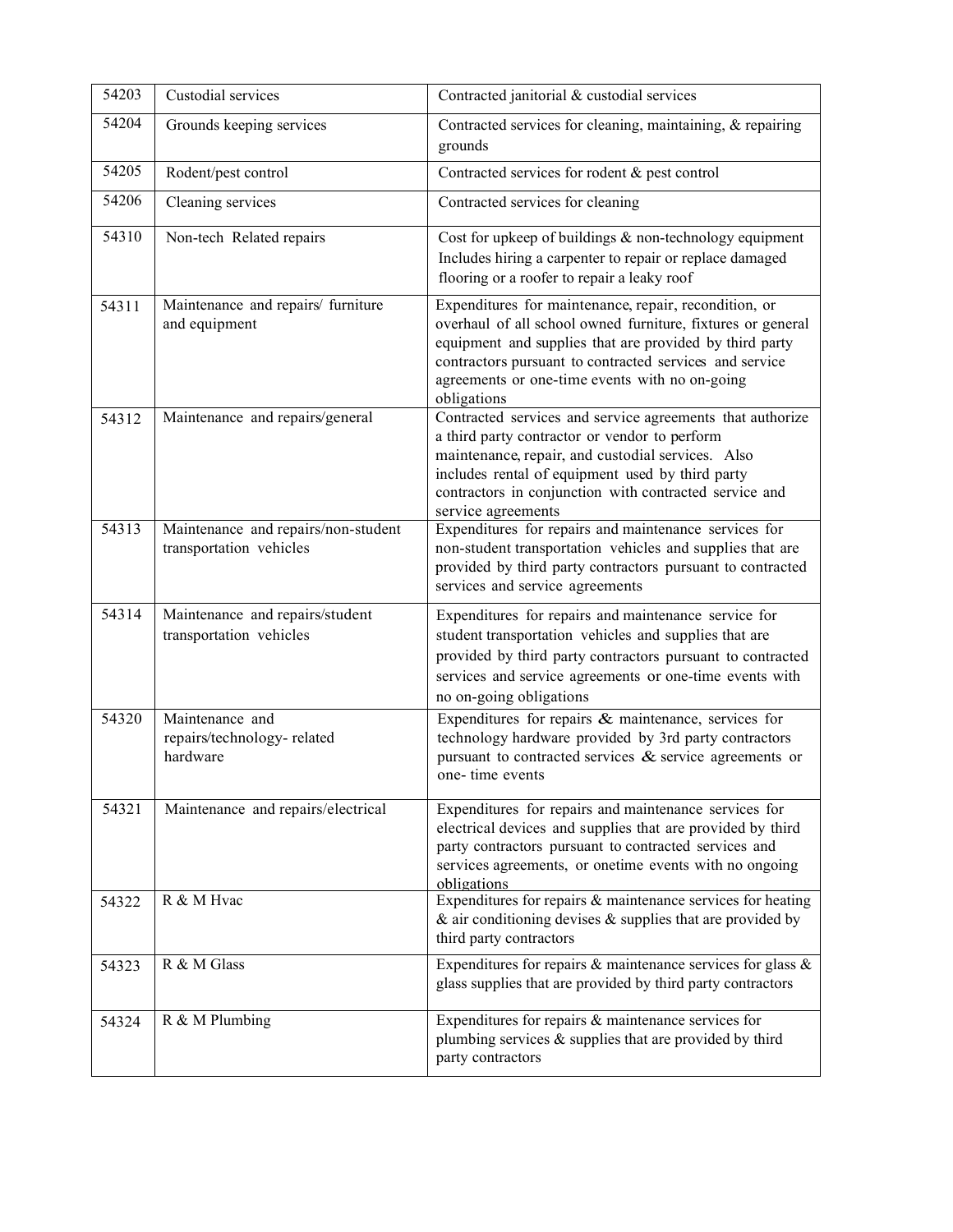| 54325                    | R & M Vandalism                                                           | Expenditures for repairs & maintenance services for<br>vandalism of district property or assets that are provided by<br>third party contractors                                                                                                                                    |
|--------------------------|---------------------------------------------------------------------------|------------------------------------------------------------------------------------------------------------------------------------------------------------------------------------------------------------------------------------------------------------------------------------|
| 54402                    | Water/sewer                                                               | Expenditures to a utility company for water services                                                                                                                                                                                                                               |
| 54403                    | Telephone                                                                 | Services provided by persons or businesses to assist in<br>transmitting & receiving messages or information Includes<br>telephone, voice communication services                                                                                                                    |
| 54406                    | Wireless (cell phone)                                                     | Expenditures to an outside company for wireless<br>communications                                                                                                                                                                                                                  |
| 54407                    | Internet                                                                  | Expenditures to an outside company for internet<br>connectivity throughout the district Includes RINET                                                                                                                                                                             |
| 54601                    | Rental land and buildings                                                 | Expenditures for leasing or renting land and buildings for<br>both temporary and long term use by district                                                                                                                                                                         |
| 54602                    | Rental of equipment & vehicles                                            | Expenditures for leasing or renting equipment or vehicles<br>for both temporary and long-term use by the district                                                                                                                                                                  |
| 54603                    | Leasing of equipment                                                      | Budgeting strategy for technology equipment                                                                                                                                                                                                                                        |
| 54604                    | Graduation rentals                                                        | Expenditures for leasing or renting supplies and related<br>equipment for graduation activities and ceremonies                                                                                                                                                                     |
| 54606                    | Pool rental                                                               | Expenditures for leasing or renting swimming pool and<br>related supplies and equipment                                                                                                                                                                                            |
| 54607                    | Golf course rental                                                        | Expenditures for leasing or renting golf courses and related<br>supplies and equipment                                                                                                                                                                                             |
| 54608                    | Uniform rental                                                            | Expenditures for renting uniforms                                                                                                                                                                                                                                                  |
| 54901                    | Other purchased property services                                         | Other services purchased related to property services not<br>otherwise included in the 54900 account series                                                                                                                                                                        |
| 54902                    | Alarm & fire safety services                                              | Expenditures for alarm and fire safety services and related<br>supplies and equipment                                                                                                                                                                                              |
| 54903                    | Moving and rigging                                                        | Expenditures for moving and rigging services and related<br>supplies and equipment                                                                                                                                                                                                 |
| 54904                    | Vehicle registration (non-student<br>transportation vehicles)             | Expenditures for vehicle registration for non-student<br>transportation vehicles                                                                                                                                                                                                   |
| Other purchased services |                                                                           |                                                                                                                                                                                                                                                                                    |
| 55100                    | Field trips                                                               | Student transportation services - expenditures for<br>transporting children to and from school and other school-<br>related activities such as athletic events, field trips, etc.                                                                                                  |
| 55110                    | Student transportation purchased from<br>another carrier within the state | Amounts paid to other school districts within the state for<br>transporting children to and from school and school related<br>events Expenditures for the rental of buses that are<br>operated by personnel on the district payroll are recorded<br>not here but under acct #54602 |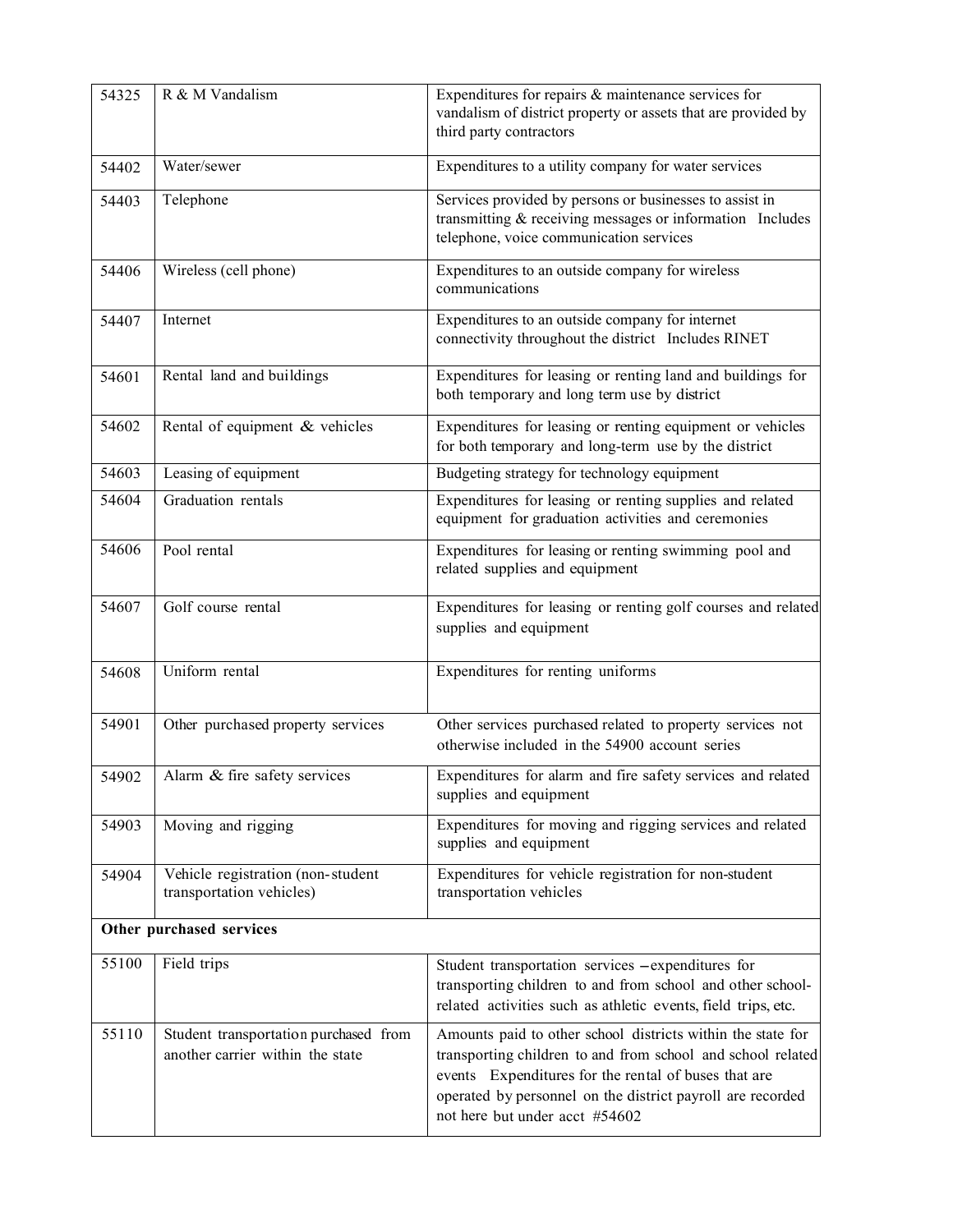| 55111 | Field trip account                | Third party entities that, pursuant to a contract, transport<br>pupils to and from school and other school related activities,<br>such as athletic events, field trips etc.                                                   |
|-------|-----------------------------------|-------------------------------------------------------------------------------------------------------------------------------------------------------------------------------------------------------------------------------|
| 55121 | Vehicle registration (buses)      | Expenditures for vehicle registration for student<br>transportation vehicles                                                                                                                                                  |
| 55201 | Property/liability insurance      | Insurance coverage in accordance with requirements of<br>statutes which include the following types: general liability,<br>civil rights/personal injury, malpractice, property liability,<br>auto liability, and surety bonds |
| 55401 | Advertising costs                 | Expenditures for announcements in professional publications,<br>newspapers, or broadcasts over radio & television                                                                                                             |
| 55501 | Printing                          | Expenditures for job printing, usually according to<br>specifications of the district                                                                                                                                         |
| 55610 | Tuition to other school districts | Tuition paid to other school districts within the state                                                                                                                                                                       |
| 55630 | Tuition to private sources        | Tuition paid to private schools                                                                                                                                                                                               |
| 55640 | Tuition to educational service    | Tuition paid to agencies such as regional education service<br>centers for educational services to students                                                                                                                   |
| 55650 | Out of state tuition              | Tuition paid to agencies such as regional educational service<br>centers for educational services to students                                                                                                                 |
| 55660 | Tuition to charter schools        | Tuition paid to charter schools for services provided in<br>accordance with the established charter for that school                                                                                                           |
| 55690 | Tuition/other                     | Tuition paid to the state and other governmental<br>organizations as reimbursement for providing<br>specialized instructional services to students residing<br>within the boundaries of the paying district                   |
| 55701 | Food service management           | Expenditures for the operation of a local food service<br>facility by other than employees of the district Included are<br>contracted services, such as food preparation, associated<br>with the food service operation       |
| 55705 | Inspection services               |                                                                                                                                                                                                                               |
| 55803 | Employee travel                   | Non-teachers-necessary and legal travel for district<br>employees other than teachers and direct instructional<br>personnel in accordance with state and local policy and<br>regulations                                      |
| 55806 | Bus drivers in-service training   | Cost of all required bus driver's training                                                                                                                                                                                    |
| 55809 | Employee travel/teachers          | Necessary and legal travel for teacher's and direct<br>instructional personnel in accordance with state and local<br>policy and regulations                                                                                   |
| 55930 | Other contract services           | Interagency - goods and services purchased from the<br>collaborative should be recorded in the specific object<br>accounts which correspond to the goods and services<br>purchases                                            |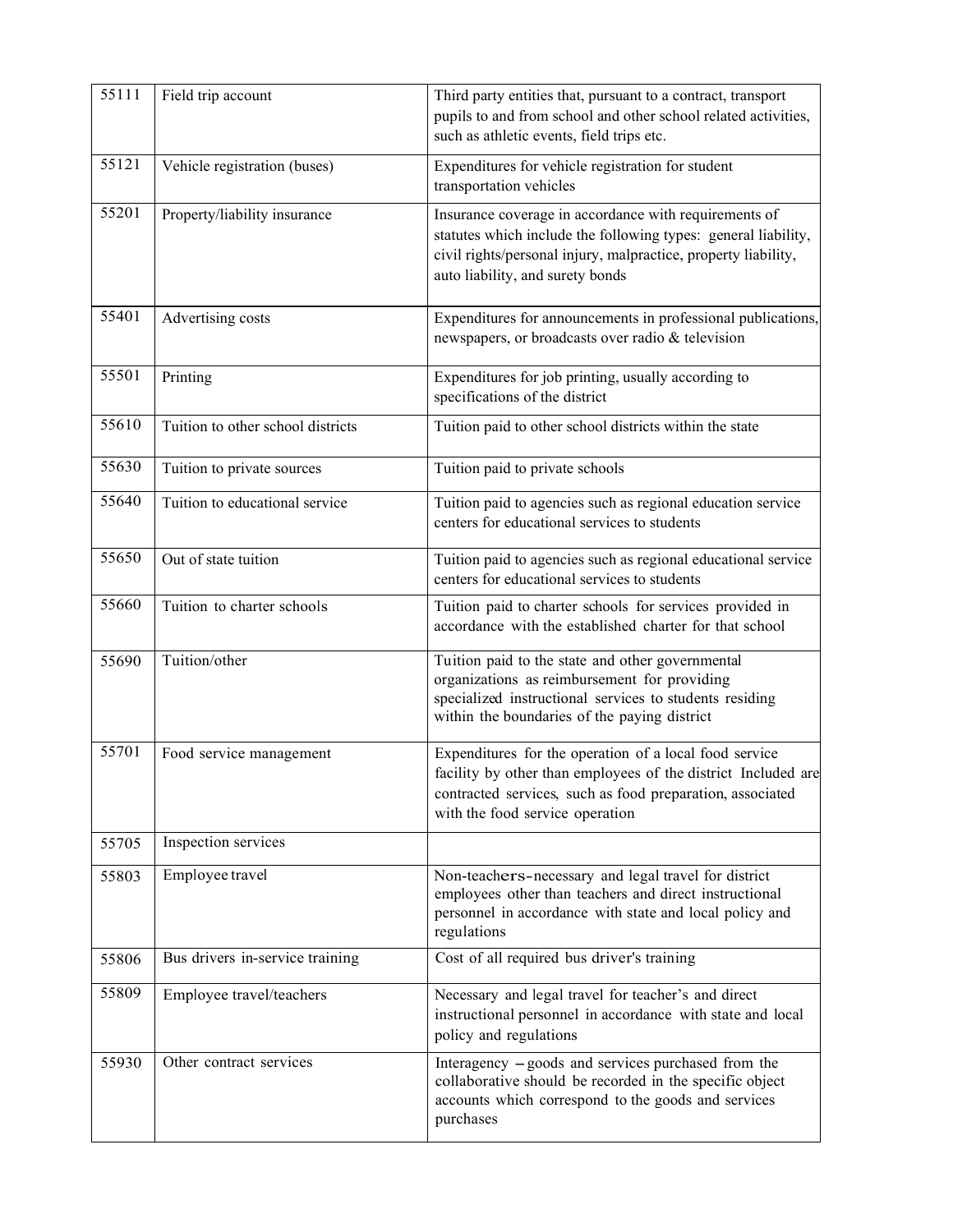| 56101 | General supplies and materials     | Expenditures for supplies and materials for the<br>operation of a district or classroom Includes such items<br>as student planners/agendas provided by the district |
|-------|------------------------------------|---------------------------------------------------------------------------------------------------------------------------------------------------------------------|
| 56110 | Testing supplies                   | Teachers testing books                                                                                                                                              |
| 56112 | Uniform supplies                   | Expenditures for non-athletic uniforms and wearing<br>apparel supplies for the operation of a district Includes<br>custodial uniforms                               |
| 56113 | Graduation supplies                | Expenditures for graduation ceremony                                                                                                                                |
| 56115 | Medical supplies                   | Expenditures for medical supplies for the operation of a<br>district Includes athletic medical supplies                                                             |
| 56117 | Honors/awards supplies             | For graduation                                                                                                                                                      |
| 56201 | Natural gas                        | Expenditures for natural gas & utility services from a private<br>or public company                                                                                 |
| 56202 | Gasoline                           | Expenditures for gasoline purchase in bulk or periodically<br>from a gasoline service station or supplier                                                           |
| 56203 | Diesel fuel                        | For vehicles                                                                                                                                                        |
| 56207 | Vehicle maintenance supplies/parts | Expenditures for maintenance supplies such as lubricants,<br>anti-freeze, & parts from a public company, service station or<br>supplier                             |
| 56209 | Fuel oil                           | Expenditures for fuel oil $&$ services $&$ supplies from a<br>private or public utility company or service station or<br>supplier                                   |
| 56211 | Other supplies                     | Expenditures for other services & supplies not included in<br>other accounts                                                                                        |
| 56214 | Paint                              | Expenditures for paint $&$ services $&$ supplies from a public<br>company or supplier                                                                               |
| 56215 | Electricity                        | Expenditures for electrical supplies from a public company<br>or supplier                                                                                           |
| 56216 | Lumber & hardware                  | Expenditures for lumber $&$ hardware from a public company<br>or supplier                                                                                           |
| 56217 | Plumbing & heating supplies        | Expenditures for plumbing $&$ heating supplies from a public<br>company or supplier                                                                                 |
| 56218 | <b>Electrical</b> supplies         | Expenditures for electrical supplies from a public company<br>or supplier                                                                                           |
| 56219 | Custodial supplies                 | Expenditures for custodial supplies from a public company<br>or supplier                                                                                            |
| 56220 | Supplies snow & ice                | Expenditures for materials for snow $&$ ice removal from a<br>public company supplier                                                                               |
| 56221 | Lamps                              | Expenditures for materials for lights from a public company<br>or supplier                                                                                          |
| 56302 | Non-food/food service              | Non-food supply items used in conjunction with a school<br>food service program                                                                                     |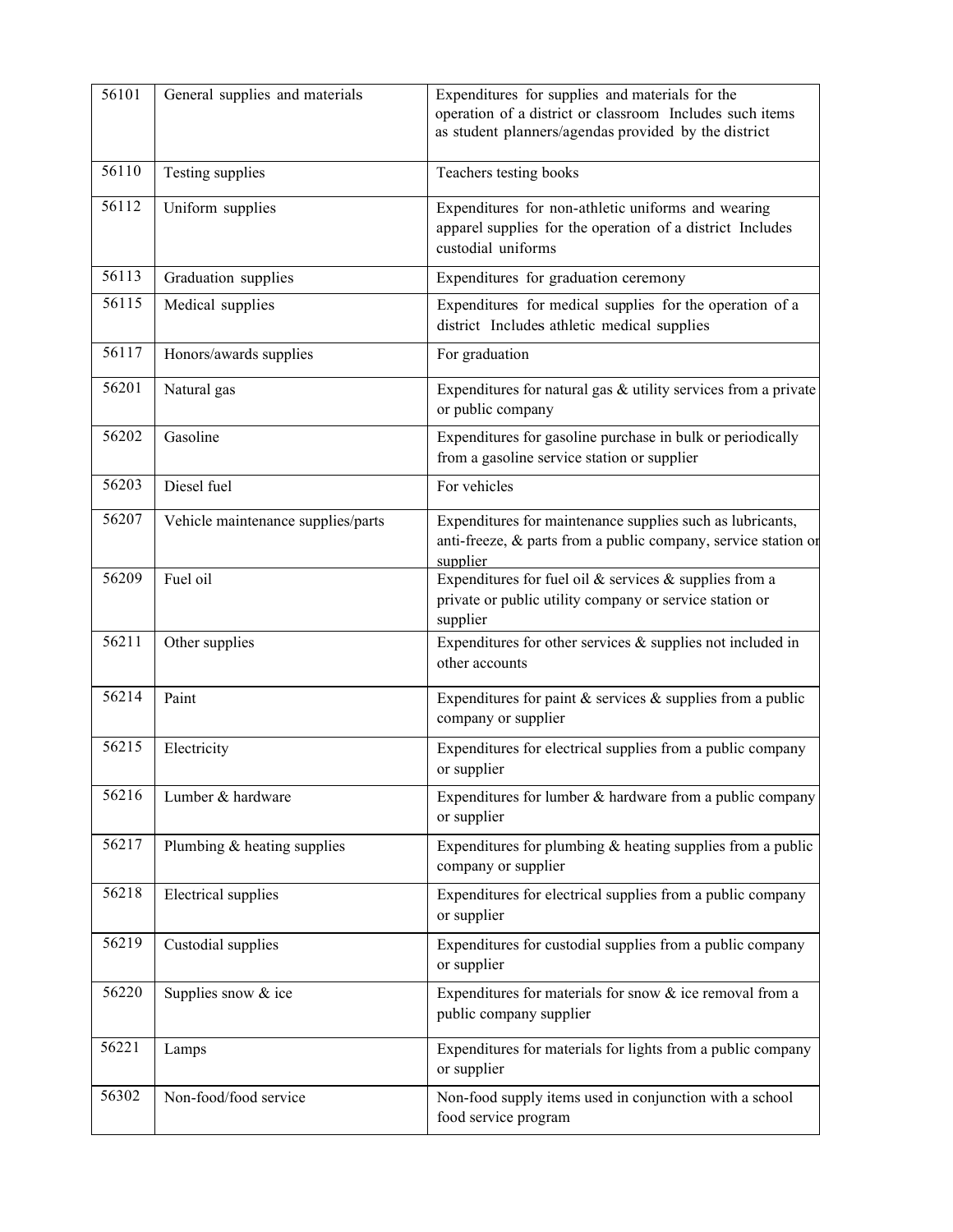| 56401 | Text books                                            | Expenditures for textbooks & workbooks for district students<br>in grade prek-12 also includes textbooks used for summer<br>school                                                                                                                                    |
|-------|-------------------------------------------------------|-----------------------------------------------------------------------------------------------------------------------------------------------------------------------------------------------------------------------------------------------------------------------|
| 56402 | Library books                                         | Expenditures for library books                                                                                                                                                                                                                                        |
| 56403 | Reference books                                       | Expenditures for reference books                                                                                                                                                                                                                                      |
| 56404 | Subscriptions and periodicals                         | Expenditures for periodicals and subscriptions Includes<br>printed and hard media materials only that are<br>purchased Excludes web-based software used by<br>libraries – use $56407$                                                                                 |
| 56405 | Book repairs                                          | Expenditures for book repairs                                                                                                                                                                                                                                         |
| 56406 | Textbooks - non public                                | Costs associated with textbooks that are required to be<br>purchased by a district and provided to students and<br>others outside the district                                                                                                                        |
| 56407 | Web-based software and databases                      | Expenditures for web-based software and databases for<br>use in or through the library related to student or teacher<br>would use This account does not include software used<br>to perform basic library functions                                                   |
| 56409 | <b>Electronic Textbooks</b>                           | Expenditures for electronic textbooks and workbooks for<br>District students in grades PK-12.                                                                                                                                                                         |
| 56501 | Technology-related<br>Supplies                        | Expenditures for computer hardware and software<br>supplies for the operation of a district Supplies would<br>include small storage devices such as diskettes and<br>memory sticks, cables, keyboards, mouse or pointing<br>devices, monitor stands, mouse pads, etc. |
| 57102 | Land improvements                                     | Expenses for original improvement or total replacement<br>of surface improvements, planting of trees and shrubs,<br>sidewalks, roadways, etc.                                                                                                                         |
| 57202 | Building improvements                                 | Cost of major remodeling and related costs including<br>complete replacement of roofs, heating and ventilation<br>systems, electrical systems, plumbing, fire protection and<br>other service systems for existing buildings                                          |
| 57305 | Equipment & machinery, playground                     | Expenditures for the initial, additional $&$ replacement costs<br>associated with district machinery & equipment                                                                                                                                                      |
| 57306 | Furniture & fixture-classroom furniture &<br>fixtures | Expenditures for the initial, additional, & replacement cost<br>associated with district office furniture & fixtures used in<br>the central office & classrooms                                                                                                       |
| 57309 | Technology related hardware                           | Expenditures for the initial, additional $&$ replacement cost<br>associated with district technology related hardware with a<br>life longer than one year                                                                                                             |
| 57311 | Technology software                                   | Expenditures for the initial costs, additional cost for new<br>modules, replacement, maintenance and/or support<br>agreements, & modification costs associated with district<br>purchased tangible software                                                           |